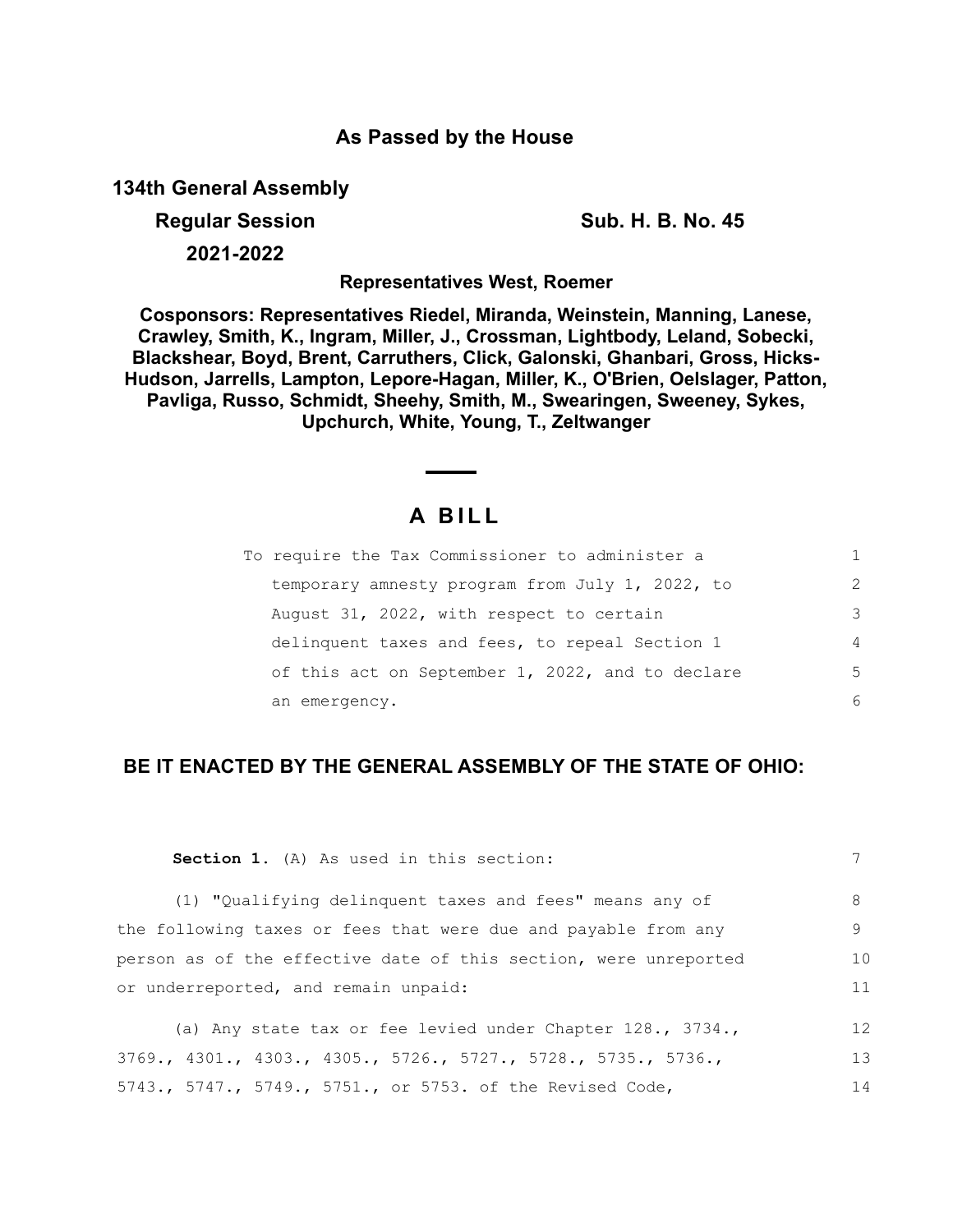including the taxes required to be withheld under Chapter 5747. of the Revised Code; (b) Any sales and use tax levied under section 5739.02, 5739.021, 5739.023, 5739.026, 5741.02, 5741.021, 5741.022, or 5741.023 of the Revised Code. (2) "Qualifying delinquent taxes and fees" does not include any tax or fee for which a notice of assessment or audit has been issued, for which a bill has been issued, which relates to a period that ends after the effective date of this section, or for which an audit has been conducted or is currently being conducted. (B) The Tax Commissioner shall establish and administer a tax and fee amnesty program with respect to qualifying delinquent taxes and fees. The program shall commence on July  $1$ , 2022, and shall conclude on August 31, 2022. The Tax Commissioner shall issue forms and instructions and take other actions necessary to implement the program. The Tax Commissioner shall publicize the program so as to maximize public awareness and participation in the program. (C) During the program, if a person pays the full amount of qualifying delinquent taxes and fees owed by that person less 15 16 17 18 19 20 21 22 23 24 25 26 27 28 29 30 31 32 33 34 35

any interest and penalties that have accrued as a result of the person failing to pay those taxes and fees in a timely fashion, the Tax Commissioner shall waive or abate all applicable interest and penalties that accrued on the qualifying delinquent taxes and fees. 36 37 38 39 40

(D) The Tax Commissioner may require a person participating in the program to file returns or reports, including amended returns and reports, in connection with the 41 42 43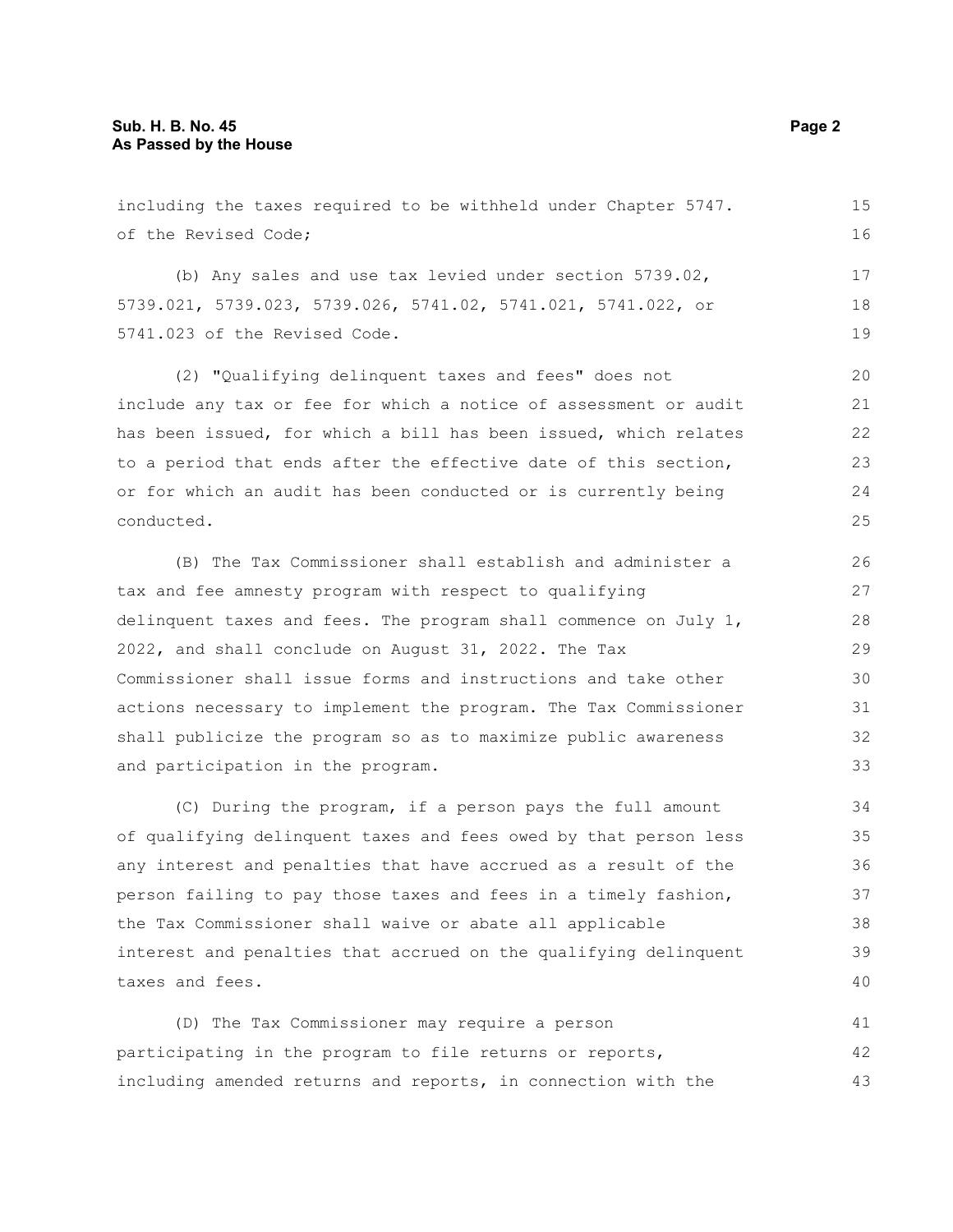person's payment of qualifying delinquent taxes and fees. (E) A person who participates in the program and pays in full any outstanding qualifying delinquent tax or fee in accordance with this section shall not be subject to any criminal prosecution or any civil action with respect to that tax or fee, and no assessment shall thereafter be issued against that person with respect to that tax or fee. This division does not prohibit prosecution, a civil action, or an assessment against such a person with respect to a tax or fee that is due or payable on or after the effective date of this section. (F) Except as otherwise required under Section 3 of this act, taxes and fees collected under the program shall be credited, distributed, and used in the same manner as other taxes and fees of the same type that were timely collected under the applicable provision of the Revised Code. **Section 2.** Section 1 of this act is hereby repealed, effective September 1, 2022. The repeal of Section 1 of this act does not affect, after the effective date of the repeal, the rights, remedies, or actions authorized under that section. **Section 3.** All appropriation items in this section are appropriated out of money in the state treasury to the credit of the designated fund. For all appropriations made in this section, the amounts in the first column are for fiscal year 44 45 46 47 48 49 50 51 52 53 54 55 56 57 58 59 60 61 62 63 64 65 66

#### 2022 and the amounts in the second column are for fiscal year 2023. The appropriations made in this section are in addition to any other appropriations made for the FY 2022-FY 2023 biennium. 67 68 69

70

 $1$  2 3 4 5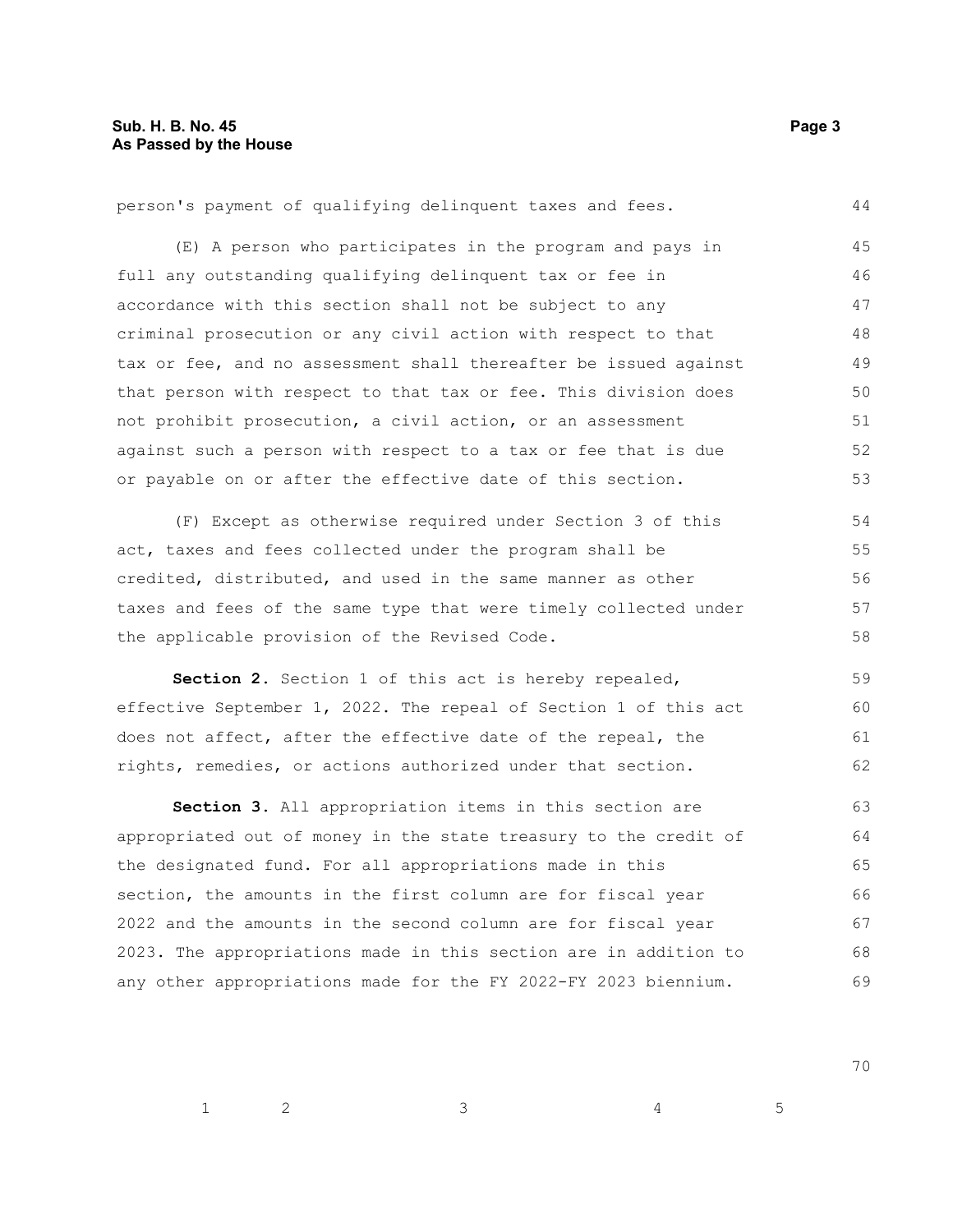| Α                                                                | TAX DEPARTMENT OF TAXATION                                              |           |     |    |  |
|------------------------------------------------------------------|-------------------------------------------------------------------------|-----------|-----|----|--|
| B                                                                | Dedicated Purpose Fund Group                                            |           |     |    |  |
| С                                                                | Tax Amnesty Promotion and \$250,000<br>110630<br>5BW0<br>Administration |           | \$0 |    |  |
| D                                                                | TOTAL DPF Dedicated Purpose Fund Group                                  | \$250,000 | \$0 |    |  |
| E                                                                | TOTAL ALL BUDGET FUND GROUPS                                            | \$250,000 | \$0 |    |  |
|                                                                  | TAX AMNESTY PROMOTION AND ADMINISTRATION                                |           | 71  |    |  |
|                                                                  | The foregoing appropriation item 110630, Tax Amnesty                    |           | 72  |    |  |
| Promotion and Administration, shall be used by the Department of |                                                                         |           |     |    |  |
| Taxation to promote and administer a tax amnesty program in      |                                                                         |           |     |    |  |
| fiscal year 2023. The Director of Budget and Management shall    |                                                                         |           |     |    |  |
| transfer up to \$250,000, if requested to do so by the Tax       |                                                                         |           |     | 76 |  |
| Commissioner, from Fund 5KM0, the Controlling Board Emergency    |                                                                         |           |     |    |  |
| Purposes/Contingencies Fund, to Fund 5BW0 to pay initial costs   |                                                                         |           |     |    |  |
| of establishing a tax amnesty program. From initial receipts     |                                                                         |           |     | 79 |  |
| from the tax amnesty program, an amount equal to the amount so   |                                                                         |           |     | 80 |  |
| transferred is to be transferred back from Fund 5BW0 to Fund     |                                                                         |           |     | 81 |  |
| 5KM0.                                                            |                                                                         |           | 82  |    |  |
|                                                                  | Any unexpended and unencumbered amount of the foregoing                 |           | 83  |    |  |
|                                                                  |                                                                         |           |     |    |  |

appropriation item 110630, Tax Amnesty Promotion and Administration, remaining at the end of fiscal year 2022 is hereby reappropriated in fiscal year 2023, to be used for the same purpose. 84 85 86 87

**Section 4.** Within the limits set forth in this act, the Director of Budget and Management shall establish accounts indicating the source and amount of money for each appropriation 88 89 90